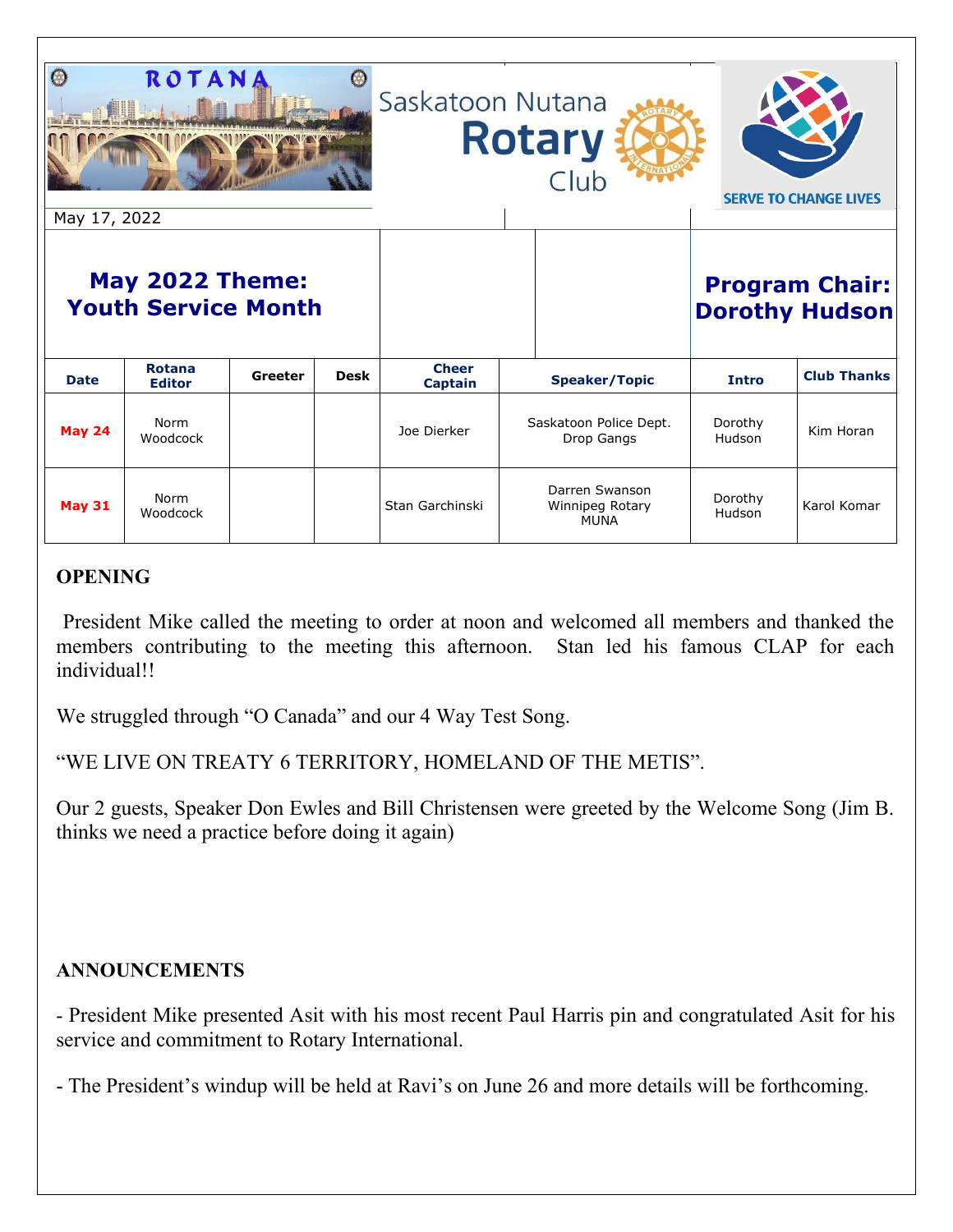- The Meewasin club is holding their Lobsterfest June  $9<sup>th</sup>$  and  $10<sup>th</sup>$ . The link to purchase tickets is [https://www.eventbrite.ca/e/the-rotary-club-of-saskatoon-meewasin-presents-lobsterfest-2022-tickets-](https://www.eventbrite.ca/e/the-rotary-club-of-saskatoon-meewasin-presents-lobsterfest-2022-tickets-319072764227)[319072764227](https://www.eventbrite.ca/e/the-rotary-club-of-saskatoon-meewasin-presents-lobsterfest-2022-tickets-319072764227)

## **PROGRAM**

Peggy introduced our Speaker, Don Ewles, Grants Manager at the Saskatoon Community Foundation. Don has an MA in English and taught at both the U of S and University of Regina prior to an extensive career in community support organizations. Our new inductee, Carm Michalenko, CEO was to participate in the presentation but due to a family health situation, she was not able to be present.

Don distributed the SCF's Saskatoon's Vital Signs 2021 which represents a snapshot of the data about Saskatoon which assists in understanding our community and offers a path for addressing community needs.

He emphasized that collaboration is necessary to serve vulnerable people. They are focussing on homelessness and the realization that there is an inability to live on the minimum wage (\$2519 per month) and they require \$ 3700 per month. Almost 30% of children live in poverty and 85 % of homeless people are indigenous.

The charity sector was hit really hard during Covid and we have to worry about sustainability of the sector at this time. What are the important things that need to be done now: - Request presentations from charity groups

- Answer your own call to *truth and reconciliation*
- Reach out to equity seeking groups
- Engage with organizations that matter to you
- Donate
- Volunteer

As Don mentioned "**the story never ends!!!"**

# **CHEER CAPTAIN**

Dorothy Hudson started off with questions regarding Queen Victoria and we did not achieve appropriate expectations. (became Queen when 18 years old, reigned for 63 years, Victoria Day became a holiday in 1901, Prince Albert named after her husband, never visited Canada, etc, etc.

Happy/sad dollars were provided by Jack, Joe, Bill, Karol, Candace, Walt, Ravi, Betty, John, Lorne, Jim B and Kim.

It was great to see Phillip Asea!